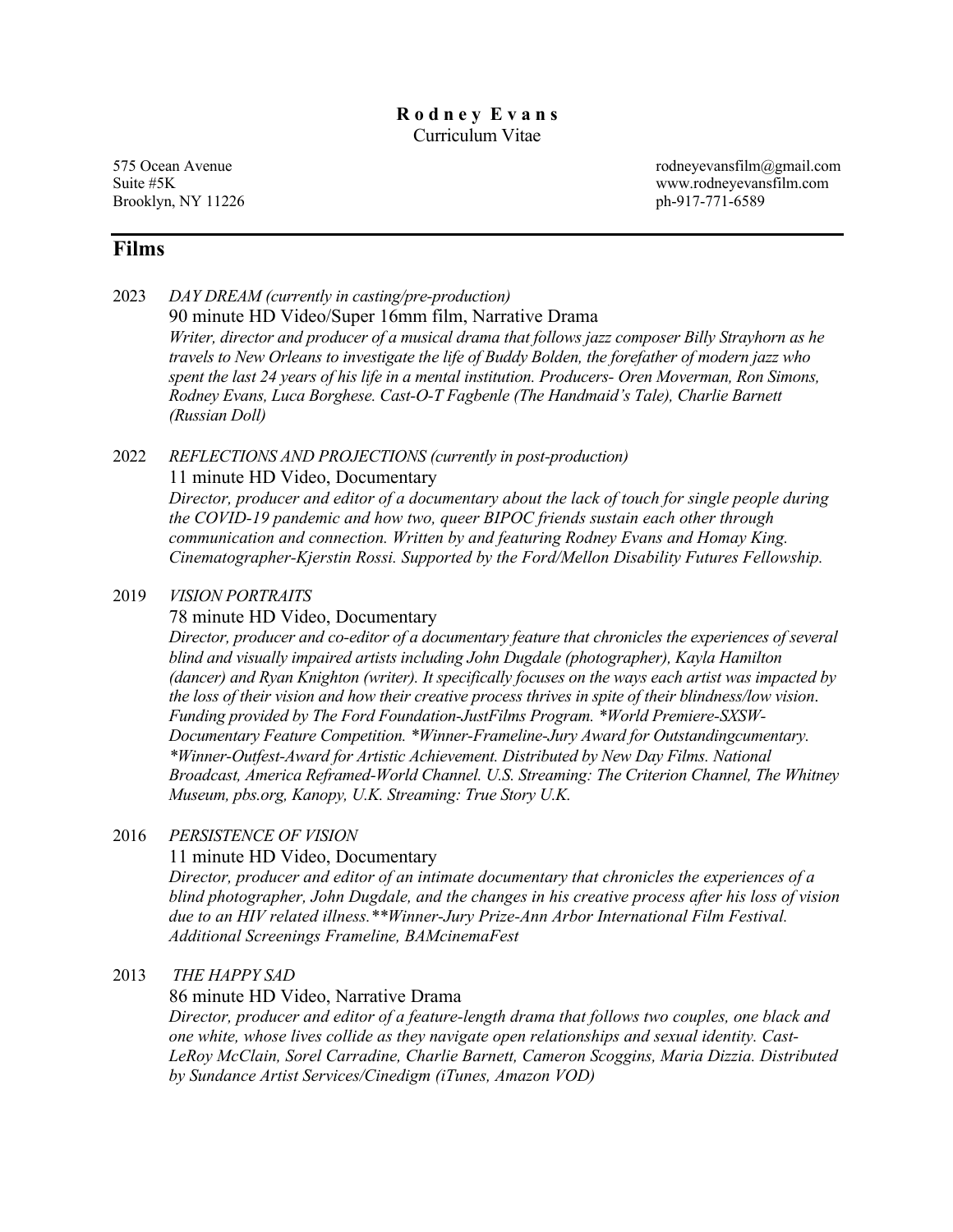#### 2009 *BILLY AND AARON*

10 minute digital video, Narrative Drama

*Writer, director and producer of a short drama about African-American composer Billy Strayhorn and the personal and professional consequences of his decision to live as an openly gay man within the homophobic jazz milieu of the 1940's. Filmed on location in Amsterdam. \*\*Official Selection 2010 Tribeca Film Festival, BAMcinemaFest, Outfest*

#### 2004 *BROTHER TO BROTHER*

90 minute 35mm Film, Narrative Drama

*Writer, director, and producer of a film that looks back on the Harlem Renaissance from the perspective of an elderly, black writer who meets a gay teenager in a New York homeless shelter. Cast–Anthony Mackie, Roger Robinson, Lawrence Gilliard, Jr., Aunjanue Ellis, Duane Boutte, Daniel Sunjata, Alex Burns and Ray Ford.* 

*\*\*Winner-Sundance 2004- Special Jury Prize - Drama.* 

*Distributed by Sundance Artist Services/Cinedigm (iTunes, Amazon VOD). 15th Anniversary Screening-2019 Brooklyn Academy of Music (BAM). Currently streaming: The Criterion Channel*

#### 1999 *TWO ENCOUNTERS*

7 minute 16mm film, Experimental Documentary

*Producer, director, and editor of a film which utilizes hidden camera footage recorded by two gay men of different ethnicities in order to examine racial divisions within New York's gay male community.* 

#### 1998 *CLOSE TO HOME*

23 minute 16mm film, Experimental Documentary *Producer, director, writer and editor of a film which documents the filmmaker's journey as he comes out to a conservative Jamaican family and negotiates a painful relationship with a 21-year old heterosexual man. Distributed by Third World Newsreel*

### 1996 *THE UNVEILING*

58/80 minute 16mm film/Digital Video (broadcast/theatrical versions), Documentary *Producer, director and editor of a film which chronicles the lives and experiences of two presentday exotic dancers, one male and one female, who predominantly perform for Black and LatinX audiences and one former burlesque queen who performed during the 1950's. Distributed by Third World Newsreel*

## 1995 *TELETOUCH DRIVE*

14 minute 16mm film, Experimental Documentary *Producer, director and editor of a film which chronicles stories of wild abandon on America's highways. Selected for Tomorrowland: CalArts in Moving Pictures (MoMA, 2006)*

## **Television**

2005 *SIX FEET UNDER*

Season 5, Episode 9 - "Ecotone" *Observed pre-production and ten-day shoot on one of the final episodes of the acclaimed HBO series. Worked closely with director Daniel Minahan and writer Nancy Oliver. Executive Producers-Alan Ball and Alan Poul*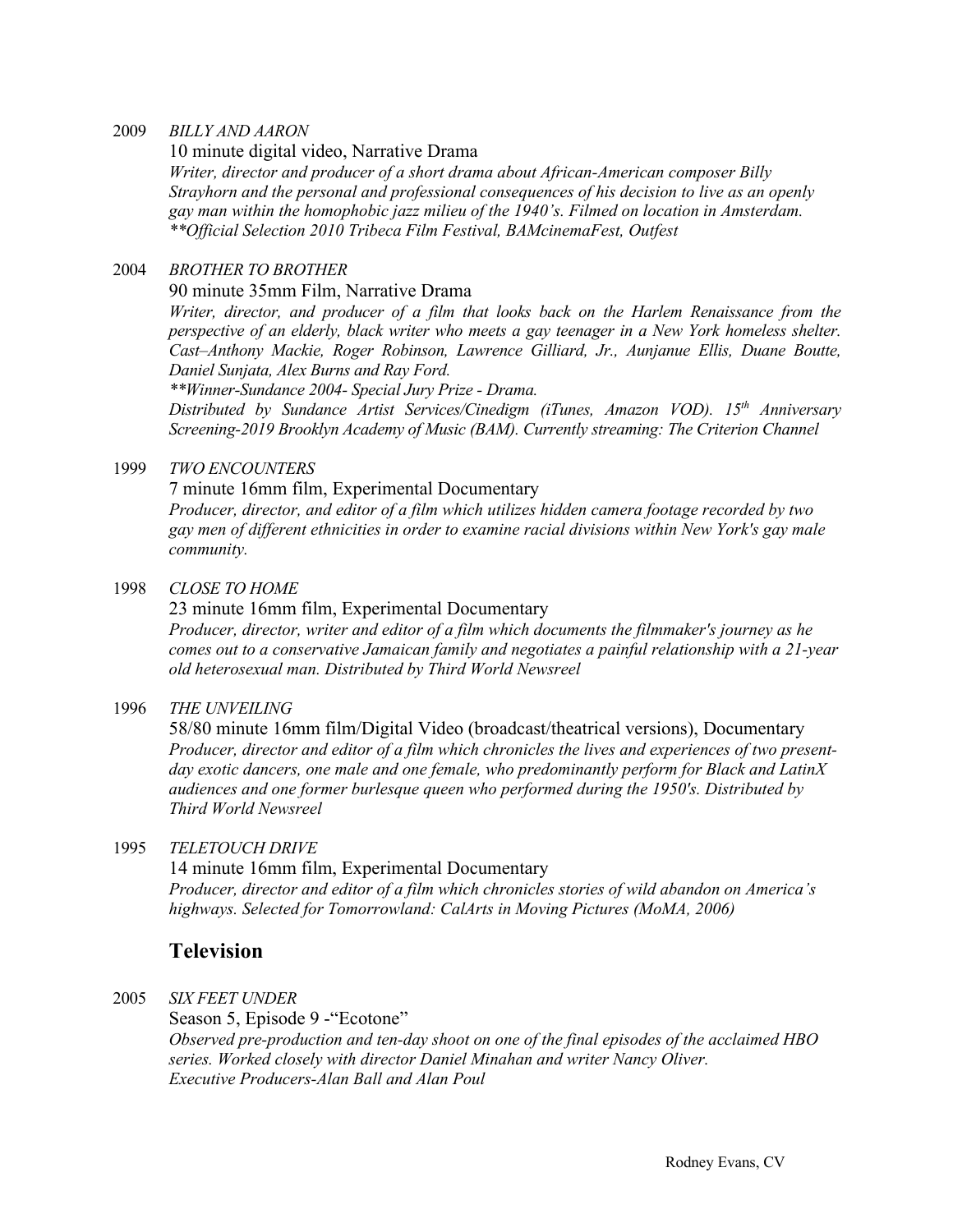## **Select Awards**

1999/2002/04 NY State Council on the Arts Grant (Individual Artists Program)

| 1999      | Jerome Foundation - NYC Film and Video Grant                                                   |
|-----------|------------------------------------------------------------------------------------------------|
| 2000      | IFP's Gordon Parks Award for Screenwriting                                                     |
| 2000/2004 | Vito Russo Award and Showtime Vanguard Award (NewFest)                                         |
| 2000      | MIX Emerging Innovator Award (NY Experimental Gay/Lesbian Festival)                            |
| 2002      | Finalist for the IFP's Gordon Parks Award for Directing                                        |
| 2003/04   | Rockefeller Foundation-Media Arts Fellowship                                                   |
| 2004      | Sundance Film Festival (Special Jury Prize, Dramatic Competition)                              |
| 2004      | Best Fiction Feature (Miami Gay and Lesbian Film Festival)                                     |
| 2004      | Audience Award, Best Fiction Feature (San Francisco Gay and Lesbian<br>Film Festival)          |
| 2004      | Audience Award and Grand Jury Prize, Best Feature (Outfest LA)                                 |
| 2004      | Audience Award, Best Feature (Roxbury Film Festival)                                           |
| 2004      | Audience Award, Best Feature (Wash. DC Gay and Lesbian Film Festival)                          |
| 2004      | Best New Director (Seattle Gay and Lesbian Film Festival)                                      |
| 2004      | Nominee for IFP Gotham Award, Breakthrough Director                                            |
| 2004      | Nominee for 4 Independent Spirit Awards including Best First Film and Best First<br>Screenplay |
| 2005      | NY Foundation for the Arts Fellowship in Film/Video                                            |
| 2005      | Winner-HBO's Director To Watch Award, Black Movie Awards                                       |
| 2006      | Recipient of development financing from ITVS-Diversity Development Fund                        |
| 2008      | Recipient of research and development funds from NBPC                                          |
| 2008      | <b>Creative Capital Foundation Grant</b>                                                       |
| 2008      | Guggenheim Fellowship                                                                          |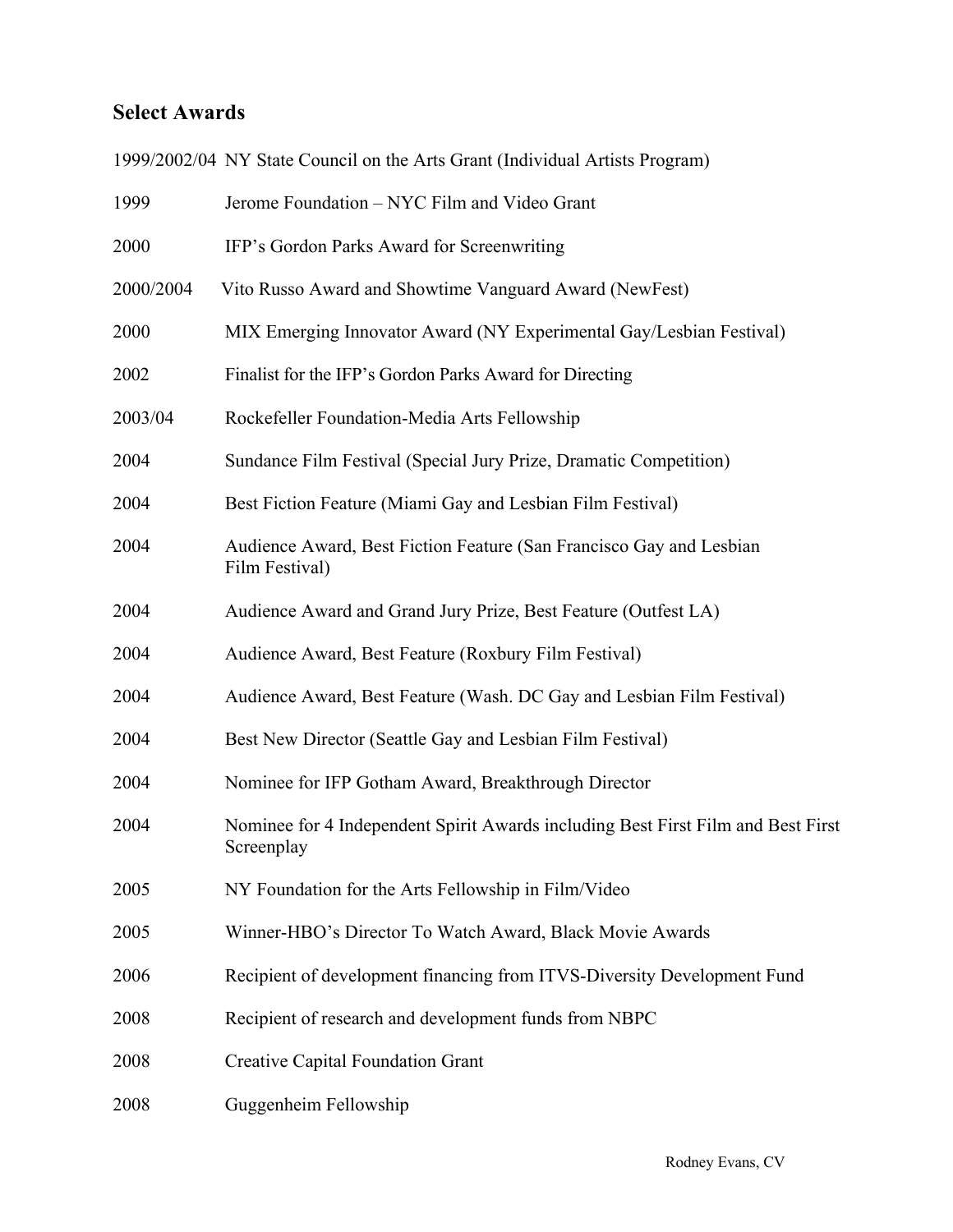| 2008    | Tribeca All Access Program-Honorable Mention-Creative Promise Award |
|---------|---------------------------------------------------------------------|
| 2008    | Winner-NewFest Screenplay Competition                               |
| 2009    | Binger Film Lab Fellowship-Director's Coaching Programme            |
| 2011/13 | NY State Council on the Arts Grant (Individual Artists Program)     |
| 2012/19 | Frameline Completion Fund Grant                                     |
| 2012    | Philadelphia Independent Film and Video Association Grant           |
| 2016    | <b>Swarthmore Faculty Research Grant</b>                            |
| 2017    | Recipient of funding from The Ford Foundation-Just Films Program    |
| 2019    | Frameline Award for Career Achievement in LGBTQ+ Representation     |
| 2019    | Frameline-Jury Award for Outstanding Documentary                    |
| 2019    | <b>Outfest-Award for Artistic Achievement</b>                       |
| 2020    | Recipient of The Sundance Institute's Momentum Fellowship           |
| 2020/21 | Recipient of the Ford/Mellon Disability Futures Fellowship          |

## **Teaching**

Associate Professor- August 2015-Present-Swarthmore College (Undergraduate Courses: "Advanced Digital Production", "Screenwriting", "Digital Production Fundamentals", "The Director/Actor Collaboration" "(Auto)biography and the Archive: Experimental Digital Production")

Lecturer-Fall 2015- Princeton University (Undergraduate Course: "Fall Film Seminar")

Assistant Professor- August 2010-December 2014-Temple University (Graduate Courses: "MFA Thesis Development", "MFA Colloquium", Undergraduate Courses: "Senior Projects", "Screenwriting II", "Experimental Media Workshop", "Media Arts 1", "The Director/Actor Collaboration")

Adjunct Professor-Fall 2014-NYU-Tisch School of the Arts (Undergraduate Course: "Directing the Actor")

Visiting Professor-Spring 2010-Bryn Mawr College (Undergraduate Course: "Advanced Video Production")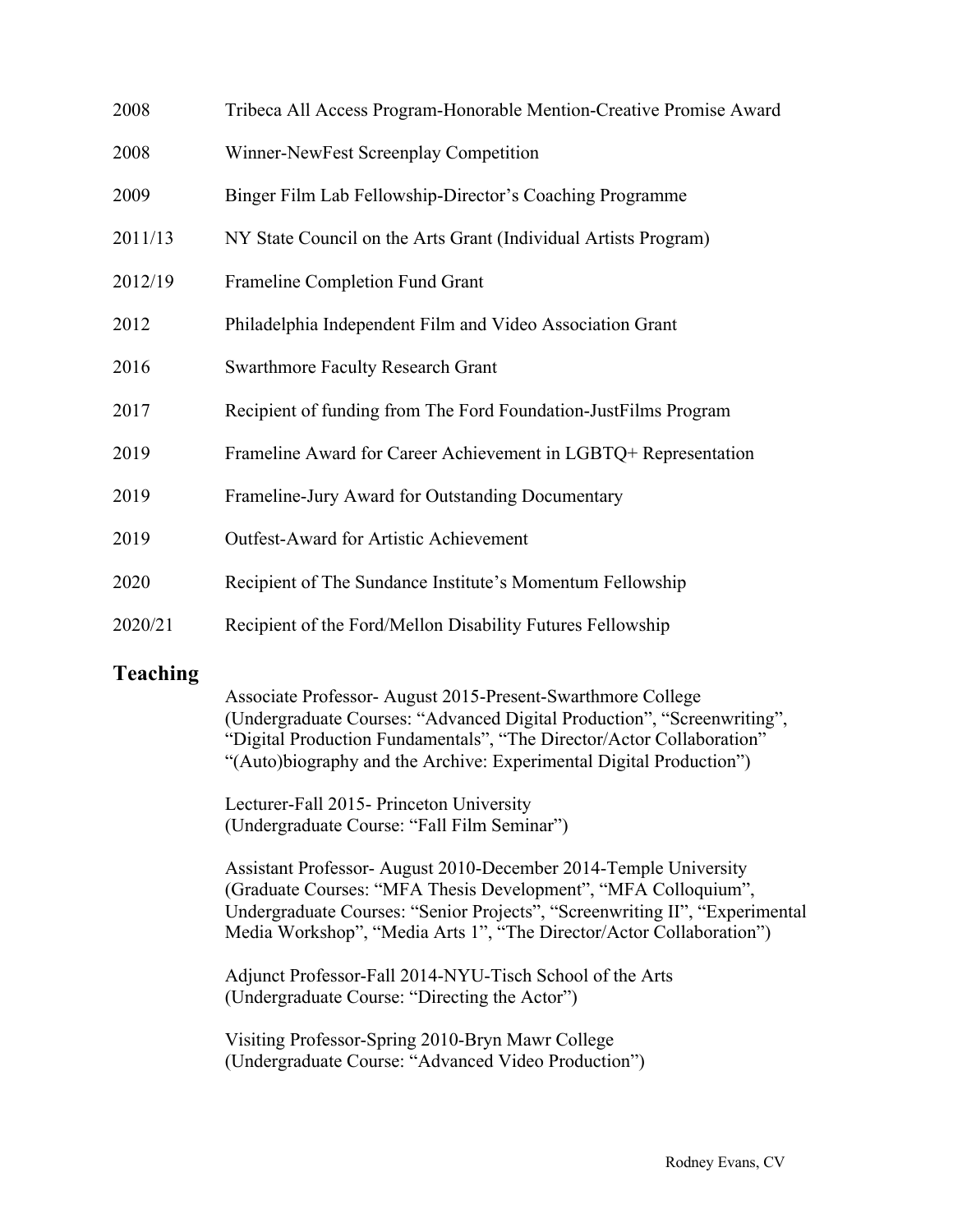|                  | Documentary Lab Instructor-September 2009-August 2010<br>Reel Works Productions<br>(Teen Filmmaking Program for At-Risk Youth: "Documentary Production") |
|------------------|----------------------------------------------------------------------------------------------------------------------------------------------------------|
|                  | Visiting Professor-Fall 2007-School of Visual Arts<br>(Graduate Course: "Video Development, Preparation and Production")                                 |
|                  | Adjunct Professor-Fall 2007-New Jersey City University<br>(Undergraduate Course: "Literature and Film")                                                  |
| <b>Education</b> | Visiting Professor-Fall 2006-Cooper Union<br>(Undergraduate Course: "Advanced Film and Video Production")                                                |
| 1996             | California Institute of the Arts, MFA, Film and Video                                                                                                    |
| 1993             | Brown University, BFA, Modern Culture & Media/Film Production                                                                                            |

## **Professional Training**

| 2016 | Union Docs-Summer Documentary Intensive            |
|------|----------------------------------------------------|
| 2009 | Binger Film Lab-Director's Coaching Programme      |
| 2001 | Black Nexxus-Acting Classes taught by Susan Batson |
| 2000 | Gotham Writer's Workshop-Advanced Screenwriting    |
| 1996 | Writer's Boot Camp-Screenwriting Intensive         |

## **Artist Residencies / Visiting Artist Engagements**

| 1998/2000/06/15-17 Yaddo |                                                                     |
|--------------------------|---------------------------------------------------------------------|
|                          | 1998/2006/14/15/21 The Virginia Center for the Creative Arts (VCCA) |
| 2000/05                  | The Edward Albee Colony                                             |
| 2004/05/06/08/17         | Macdowell                                                           |
| 2004                     | <b>Harvard University</b>                                           |
| 2004/16/20               | <b>Brown University</b>                                             |
| 2004                     | Wesleyan University                                                 |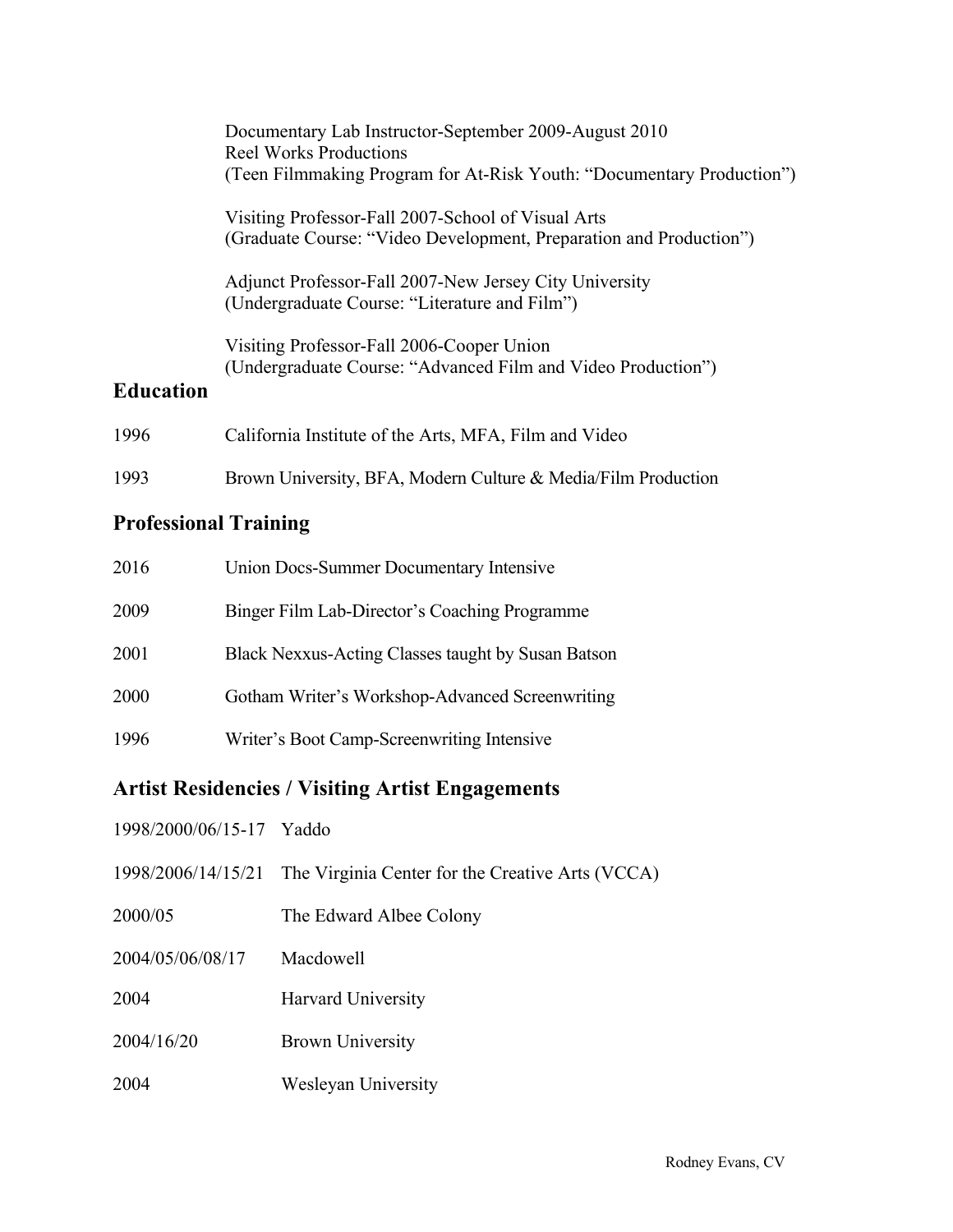| 2004    | <b>UCLA</b>                                 |
|---------|---------------------------------------------|
| 2004    | Howard University                           |
| 2004    | The California Institute of the Arts        |
| 2004    | The School of the Art Institute of Chicago  |
| 2005/20 | Bryn Mawr College                           |
| 2005    | <b>Bard College</b>                         |
| 2008    | Chateau de La Napoule Artist Residency      |
| 2012/21 | New York University                         |
| 2013    | Princeton University                        |
| 2014    | University of Nebraska at Lincoln           |
| 2016    | <b>Barnard College</b>                      |
| 2018    | Villa Lena Residency Program                |
| 2019/20 | <b>Yale University</b>                      |
| 2019    | <b>Bowdoin College</b>                      |
| 2019    | City College of New York                    |
| 2020    | Haverford College                           |
| 2021    | <b>SUNY Purchase</b>                        |
| 2021    | Lesley University-College of Art and Design |
| 2021    | Montclair State University                  |

## **Grant Panels/Lectures**

| 2005/07   | Independent Television Service (ITVS)       |
|-----------|---------------------------------------------|
| 2005      | The IFP's Gordon Parks Awards               |
| 2005-2007 | The Jerome Foundation                       |
| 2005      | Guest Lecturer, The University of Cape Town |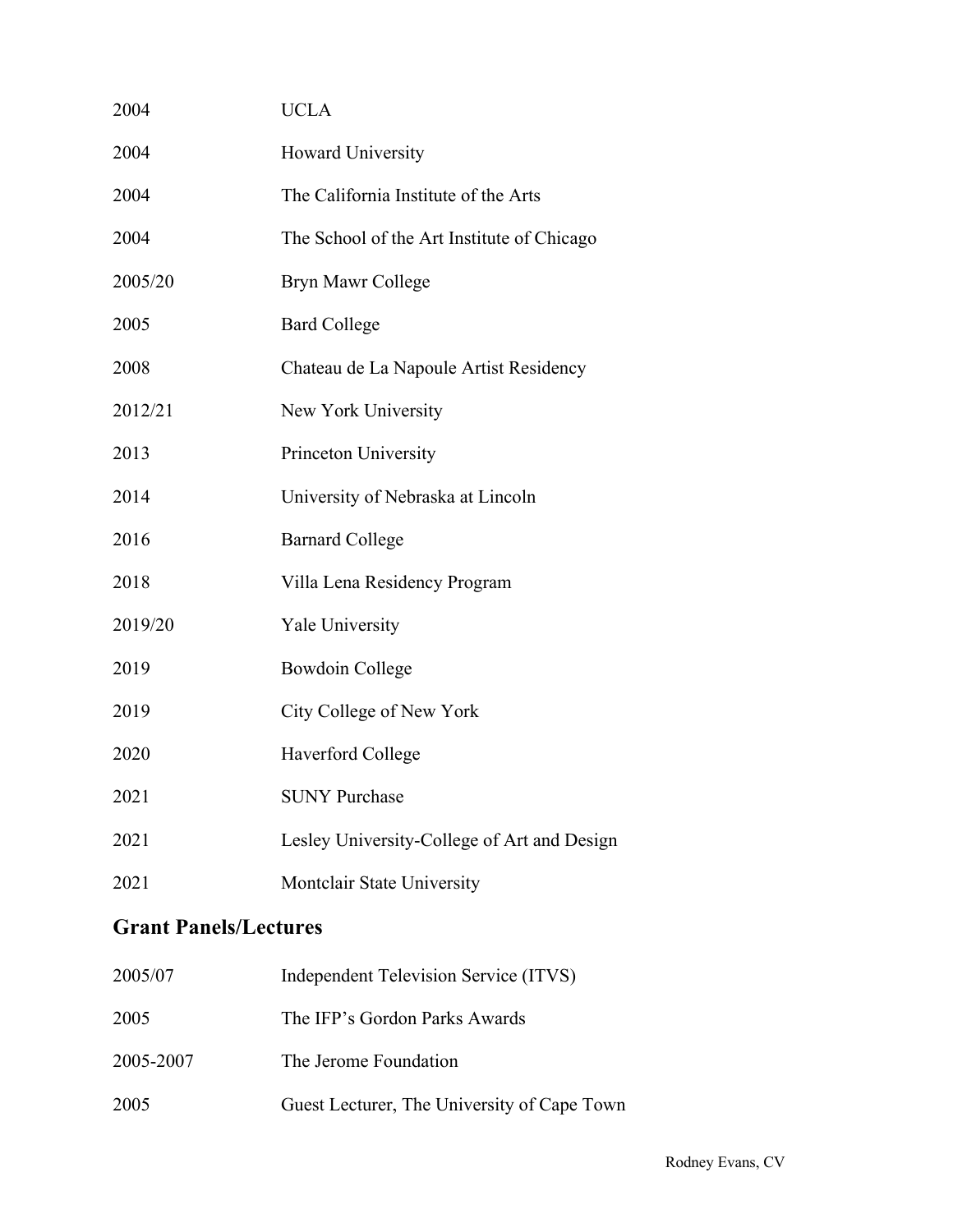| 2005/14 | Guest Lecturer, The University of Nebraska at Lincoln                     |
|---------|---------------------------------------------------------------------------|
| 2008/09 | Independent Spirit Awards – Someone To Watch Award Panelist               |
| 2011    | Guest Lecturer, McGill University                                         |
| 2013    | Guest Lecturer, Princeton University                                      |
| 2013    | Finalist-Creative Arts Fellowship – Princeton University                  |
| 2016/20 | Guest Lecturer, Brown University                                          |
| 2017    | Guest Lecturer, Bates College                                             |
| 2021    | Macdowell, Advisory Committee for Artists with Disabilities               |
| 2021    | Sundance Institute-Accessible Futures, Program Mentor                     |
| 2021    | Guest Lecturer, The California Institute of the Arts                      |
| 2021    | Toronto International Film Festival, Accessibility and Inclusion Panelist |
| 2021    | The Gotham Filmmaker Week, Film Festivals: Spotlight or Silo? Panelist    |

# **Select Screenings/Exhibitions**

| 1998          | The Metropolitan Museum of Art                                |
|---------------|---------------------------------------------------------------|
| 1998          | The Brooklyn Museum                                           |
| 1999/04/13/19 | Frameline-The San Francisco International LGBT+ Film Festival |
| 2004/10/13/19 | <b>OUTFEST</b> Los Angeles                                    |
| 2004          | Sundance Film Festival                                        |
| 2004          | The Berlin International Film Festival                        |
| 2004/2019     | South by Southwest Film Festival                              |
| 2004          | Chicago International Film Festival                           |
| 2004          | San Francisco International Film Festival                     |
| 2004          | Seattle International Film Festival                           |
| 2004          | <b>FESPACO</b>                                                |
| 2004/13       | Out in Africa                                                 |
| 2004          | The London Gay and Lesbian Film Festival                      |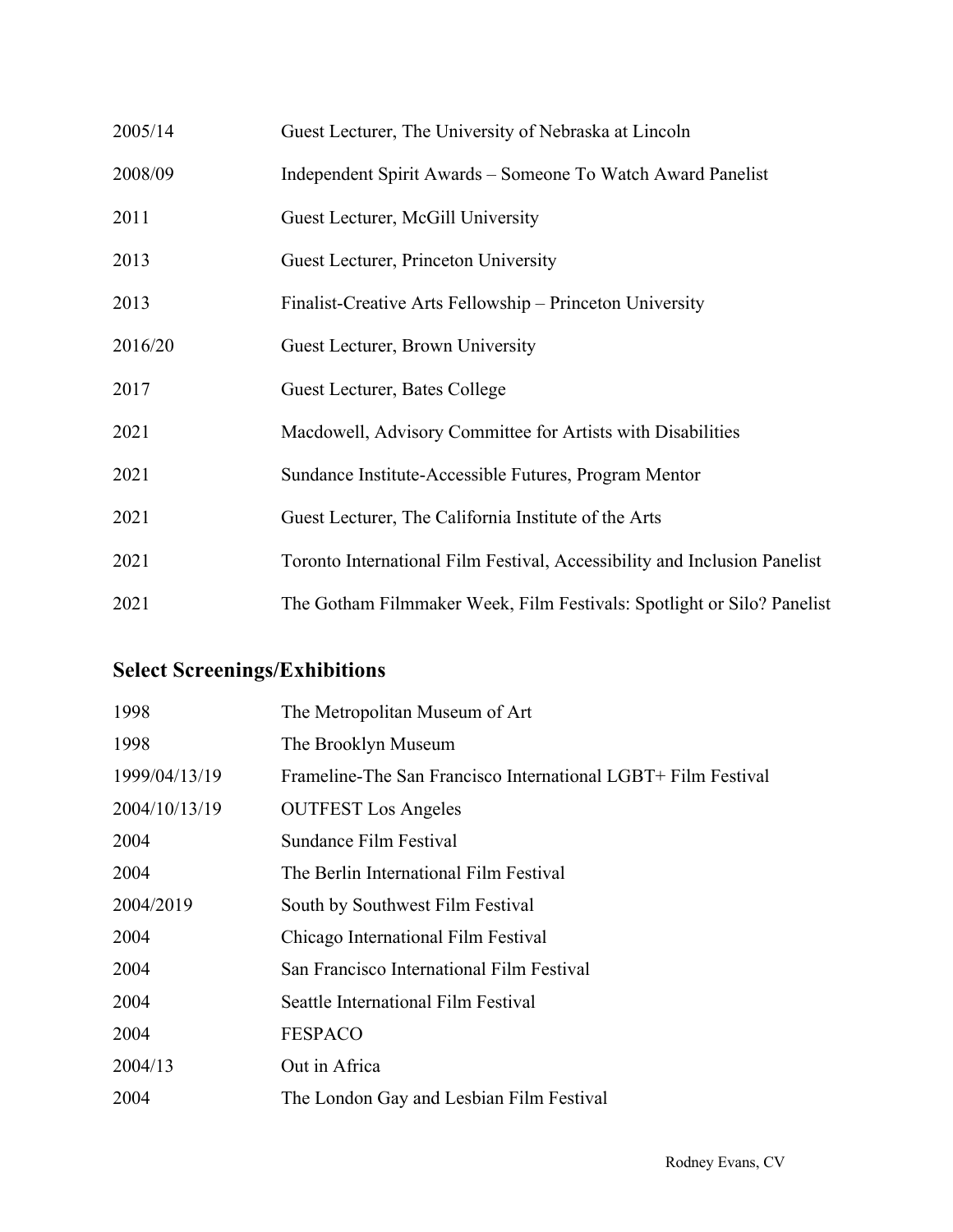| 2006       | The Museum of Modern Art (Tomorrowland: CalArts in Moving Pictures)                  |
|------------|--------------------------------------------------------------------------------------|
| 2010       | The Tribeca Film Festival                                                            |
| 2010/16/19 | <b>BAMcinemaFest</b>                                                                 |
| 2013       | The Hong Kong Lesbian and Gay Film Festival                                          |
| 2013       | COPENHAGEN   LesbianGayBiTrans Festival                                              |
| 2013/16    | Reeling-Chicago LGBT Film Festival                                                   |
| 2013       | Retrospective at the Schomburg Center for Research in Black Culture                  |
| 2013       | Seattle Lesbian and Gay Film Festival – Closing Night Selection                      |
| 2014       | Roze Filmdagen-Amsterdam Gay and Lesbian Film Festival                               |
| 2014       | UCLA Film and Television Archive/The Hammer Museum                                   |
| 2014/16/19 | Frameline-The San Francisco International LGBT Film Festival                         |
| 2017       | Ann Arbor International Film Festival-Jury Prize Winner                              |
| 2019       | BFI Flare London LGBTQ+ Film Festival                                                |
| 2019       | American Black Film Festival                                                         |
| 2019       | Sydney International Film Festival                                                   |
| 2019       | Inside Out: Toronto International LGBT Film Festival                                 |
| 2019       | Melbourne International Film Festival                                                |
| 2019       | <b>Blackstar Film Festival</b>                                                       |
| 2019       | Out on Screen: Vancouver Queer Film Festival                                         |
| 2019       | Scottish Queer International Film Festival                                           |
| 2019       | New Orleans Film Festival                                                            |
| 2019       | IndieMemphis Film Festival                                                           |
| 2019       | Dallas Museum of Art                                                                 |
| 2019       | Illusion Cinema Theater, Moscow                                                      |
| 2020       | Whitney Museum of American Art-VISION PORTRAITS-A week of                            |
|            | Virtual Screenings and Panel Discussion in honor of the 30 <sup>th</sup> Anniversary |
|            | of the passing of the Americans with Disabilities Act. Other Featured                |
|            | Panelists: Judy Heumann- activist/writer-BEING HEUMANN,                              |
|            | participant-CRIP CAMP and Kayla Hamilton-                                            |
|            | dancer/choreographer/educator, participant-VISION PORTRAITS)                         |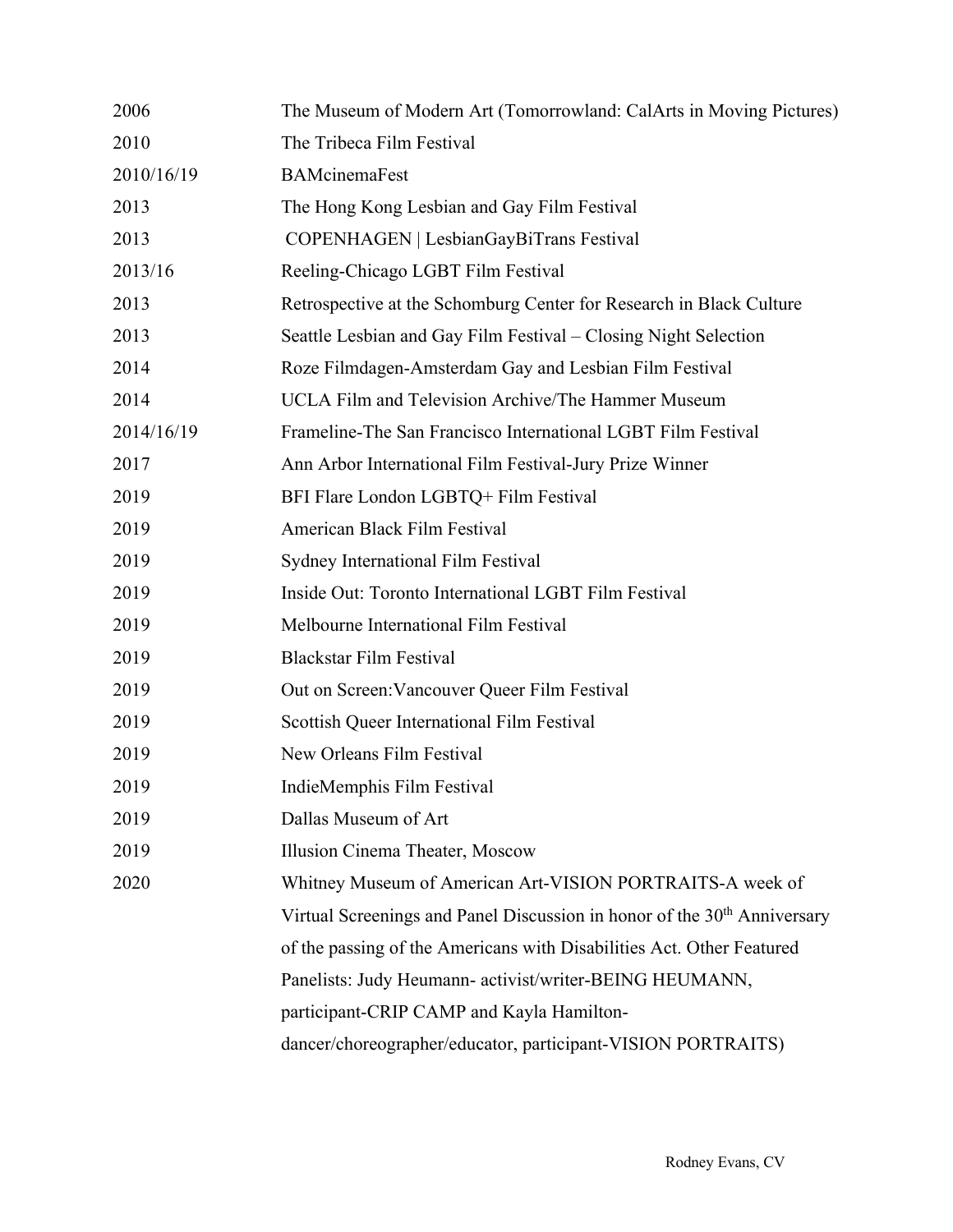## **Theatrical Engagements**

New York-IFC Center, Metrograph, Los Angeles-Sundance Sunset Cinema, Laemmle Royal, Berlin, San Francisco, Chicago, Boston, Atlanta, Washington DC, Austin, Portland, St. Louis, Denver, Baltimore, Dallas, Houston

## **National Broadcast/Streaming**

PBS Series - Independent Lens, Netflix, Starz, Logo, America Reframed-World Channel, The Criterion Channel

## **Biography**

**RODNEY EVANS** is an award-winning fiction and documentary film writer, director and producer. His debut fiction feature *Brother To Brother* won the Special Jury Prize in Drama at the Sundance Film Festival. The film had its European premiere at the Berlinale and garnered four Independent Spirit Award nominations including Best First Film, Best First Screenplay, Best Debut Performance for Anthony Mackie and Best Supporting Male Performance for Roger Robinson. Evans has received funding from The John Simon Guggenheim Foundation, The Ford Foundation's JustFilms Program, The Creative Capital Foundation, The Rockefeller Foundation, The NY State Council on the Arts (NYSCA), The Independent Television Service (ITVS) and Black Public Media (BPM). His second narrative feature, *The Happy Sad*, has played at over thirty film festivals throughout the world and had its U.S. theatrical premiere in August 2013 at the IFC Center in NYC and the Sundance Sunset Cinema in Los Angeles. Evans has taught at NYU's Tisch School of the Arts, Princeton and Swarthmore. His latest feature length film, *Vision Portraits*, had its World Premiere in the Documentary Feature Competition at the 2019 SXSW Film Festival. It was released theatrically at the Metrograph in NYC in August 2019 and went on to play to universal critical acclaim in eight major U.S. cities. The film screened virtually at the Whitney Museum for a week in honor of the 30th Anniversary of the passing of the Americans with Disabilities Act in July 2020. Evans was recently honored with the 2019 Frameline Award for Career Achievement, a Sundance Momentum Fellowship for 2020 and Ford/Mellon Disability Futures Fellowship for 2021. He is a member of The Academy of Motion Picture Arts and Sciences (AMPAS). Evans holds an BFA in Modern Culture and Media from Brown University and an MFA from The California Institute of the Arts (CalArts) in Film/Video Production.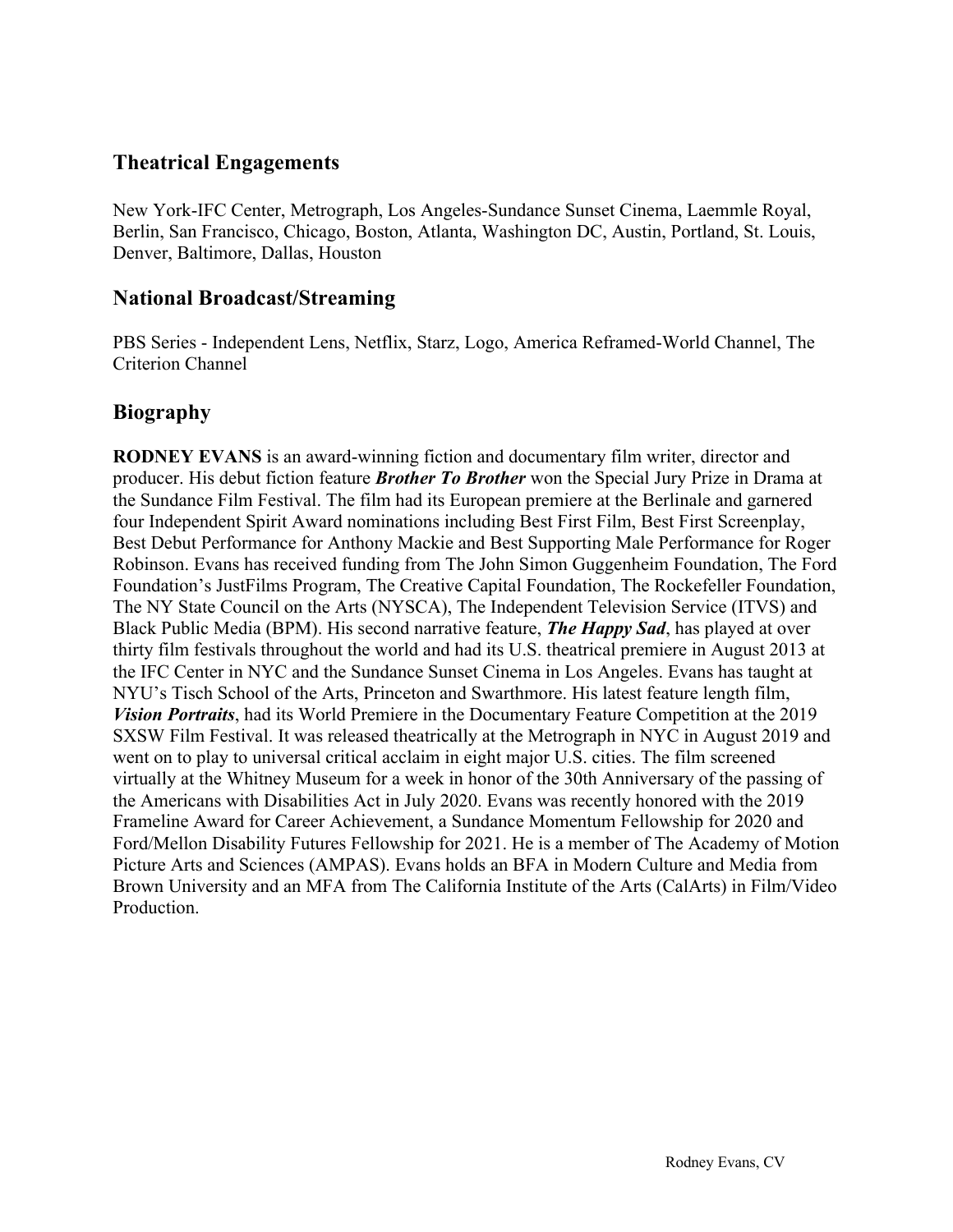## **Critical Reviews for THE HAPPY SAD**

"The cast is terrific--a uniformly perfect combination of eye candy and talent--and the script is filled with wonderfully raw, discomfiting conversations." *Ernest Hardy, LA Weekly*

"An engaging look at a pair of New York couples whose love lives intersect, crisscross, circle and backtrack in hip and provocative ways." *Gary Goldstein, LA Times*

"A gem. Director Rodney Evans maneuvers us through the spiced-up interminglings of two attractive New York couples -- one gay, the other ostensibly straight. The result is a resonant adult drama that explores our sexual desires with candor, insight and, of course, melodrama." *Randy Myers, San Jose Mercury News*

"A tantalizing picture of some contemporary conundrums….Carradine makes an especially strong impression. McClain and Barnett give adroit performances, and Scoggins, who also wrote and performs several songs in the movie, has unmistakable rapport with McClain." *Stephen Farber, The Hollywood Reporter*

"While you might think THE HAPPY SAD will turn out to be just another in a long line of films where a straight person has a same-sex affair, then decides its not for them, leaving a queer lover in the lurch, you'll be pleasantly surprised. At its heart, it's a film about the politics of open relationships and the sociality of bisexuality." *Diane Anderson-Minshall, The Advocate*

"Full of warmth and refreshingly matter-of-fact sexuality...Acting is sensitive and well directed all around." *Andrew Barker, Variety*

"One of 2013's Best LGBT Films" *Richard Knight Jr., Windy City Times*

## **Critical Reviews for BROTHER TO BROTHER**

"Breathtaking….a fascinating and absorbing tale…heralds the emergence of an exciting new voice in filmmaking" *Kirk Honeycutt, The Hollywood Reporter*

"A captivating drama….Tremendously accomplished filmmaking by writer/director Rodney Evans" *David Germain, The Associated Press*

"The story Evans tells of the spiritual link between a contemporary black gay New York artist and the trailblazers of the 1930's Harlem Renaissance is an excitingly ambitious one, conveyed with guileless passion of purpose"

*Owen Gleiberman, Entertainment Weekly*

"BROTHER TO BROTHER brings depth and intelligence to black politics and sexuality" *David Rooney, Variety* 

"Excellent…a gifted cast brings to vibrant, sexy life the likes of Langston Hughes, Zora Neale Hurston, James Baldwin and Eldridge Cleaver, and in the process conjures the neatest hat trick of all — making the loves and woes of the past resonate with those of the present" *Chuck Wilson, LA Weekly*

"Heartfelt. Filled with ideas and nice acting, especially from Mackie and Robinson"

*Manohla Dargis, NY Times*